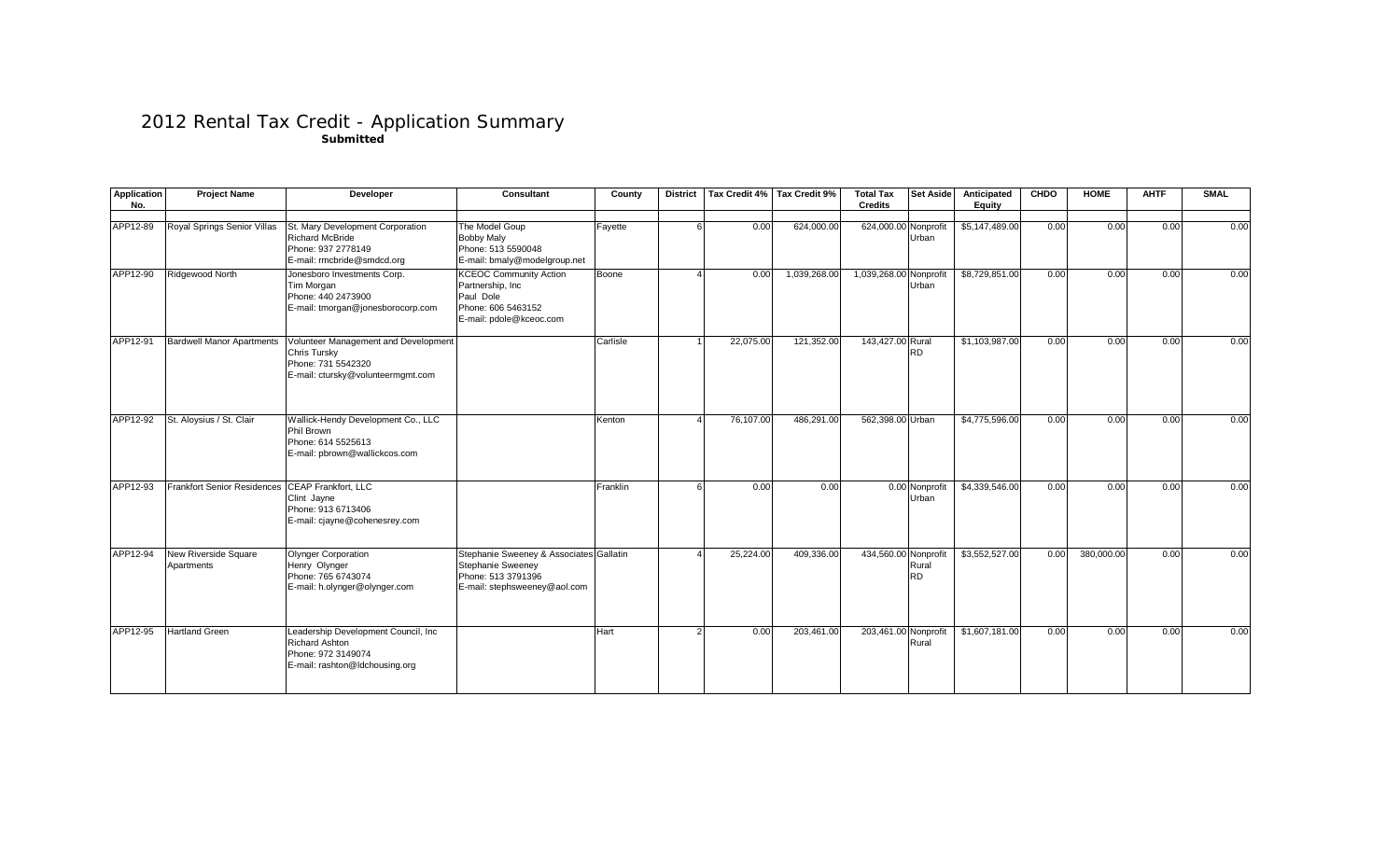| APP12-95 | <b>Hartland Green</b>                             | Rouse Development Group, LLC<br>Elizabeth Rouse<br>Phone: 859 2760000<br>E-mail: erfielder@fieldergroup.com            |                                                                                                       | Hart         |    | 0.00      | 203,461.00 | 203,461.00 Nonprofit | Rural     | \$1,607,181.00 | 0.00 | 0.00              | 0.00       | 0.00 |
|----------|---------------------------------------------------|------------------------------------------------------------------------------------------------------------------------|-------------------------------------------------------------------------------------------------------|--------------|----|-----------|------------|----------------------|-----------|----------------|------|-------------------|------------|------|
| APP12-95 | <b>Hartland Green</b>                             | LDC Housing, LLC<br><b>Richard Ashton</b><br>Phone: 972 3149074<br>E-mail: rashton@ldchousing.org                      |                                                                                                       | Hart         |    | 0.00      | 203,461.00 | 203,461.00 Nonprofit | Rural     | \$1,607,181.00 | 0.00 | 0.00              | 0.00       | 0.00 |
| APP12-97 | Saddlebrook Apartments,<br>Phase IV               | Pedcor Development Services, LLC<br><b>Thomas Crowe</b><br>Phone: 317 5870341<br>E-mail: tgcrowe@pedcor.net            |                                                                                                       | Henderson    |    | 0.00      | 506,075.00 | 506,075.00 Urban     |           | \$4,200,000.00 | 0.00 | 0.00              | 0.00       | 0.00 |
| APP12-98 | Dogwood Housing Project                           | Kentucky River Community Care, Inc.<br>Mike Kadish<br>Phone: 606 6669006<br>E-mail: mike.kadish@krccnet.com            | <b>FAHE Consulting</b><br>Vonda Poynter<br>Phone: 859 2282131<br>E-mail: vonda@fahe.org               | Perry        | -5 | 0.00      | 537,135.00 | 537,135.00 Nonprofit | Rural     | \$4,352,793.00 | 0.00 | 0.00              | 0.00       | 0.00 |
|          | APP12-103 Logan Heights Apartments                | <b>Chris Tursky</b><br>Chris Tursky<br>Phone: 731 5542320<br>E-mail: ctursky@volunteermgmt.com                         |                                                                                                       | Logan        |    | 23,544.00 | 152,755.00 | 176,299.00 Urban     | RD.       | \$1,375,132.00 | 0.00 | 0.00              | 0.00       | 0.00 |
|          | APP12-104 Dixon Manor Apartments                  | Volunteer Management and Development<br><b>Chris Tursky</b><br>Phone: 731 5542320<br>E-mail: ctursky@volunteermgmt.com |                                                                                                       | Webster      |    | 23,690.00 | 125,389.00 | 149,079.00 Rural     | <b>RD</b> | \$1,133,000.00 | 0.00 | 0.00              | 0.00       | 0.00 |
|          | APP12-105 Mt. Sterling - Main Cross<br><b>LLC</b> | <b>Community Housing Partners</b><br>John Bolton<br>Phone: 804 3437201<br>E-mail: jbolton@chpc2.org                    | <b>FAHE Consulting, LLC</b><br>Vonda Poynter<br>Phone: 859 9862321<br>E-mail: vonda@fahe.org          | Montgomery   |    | 51,000.00 | 295,000.00 | 346,000.00 Nonprofit | Rural     | \$2,871,800.00 |      | 0.00 1,091,951.00 | 0.00       | 0.00 |
|          | APP12-107 Long Run Community                      | Long Run Enterprises, LLC<br>Diego Miron<br>Phone: 502 7245785<br>E-mail: dmiron@longrunenterprises.net                | The Housing Partnership, Inc.<br>David Ritchay<br>Phone: 502 8142727<br>E-mail: dritchay@wearehpi.org | <b>Boyle</b> | -6 | 0.00      | 912,903.00 | 912,903.00 Nonprofit | Urban     | \$7,759,676.00 | 0.00 | 550,000.00        | 300,000.00 | 0.00 |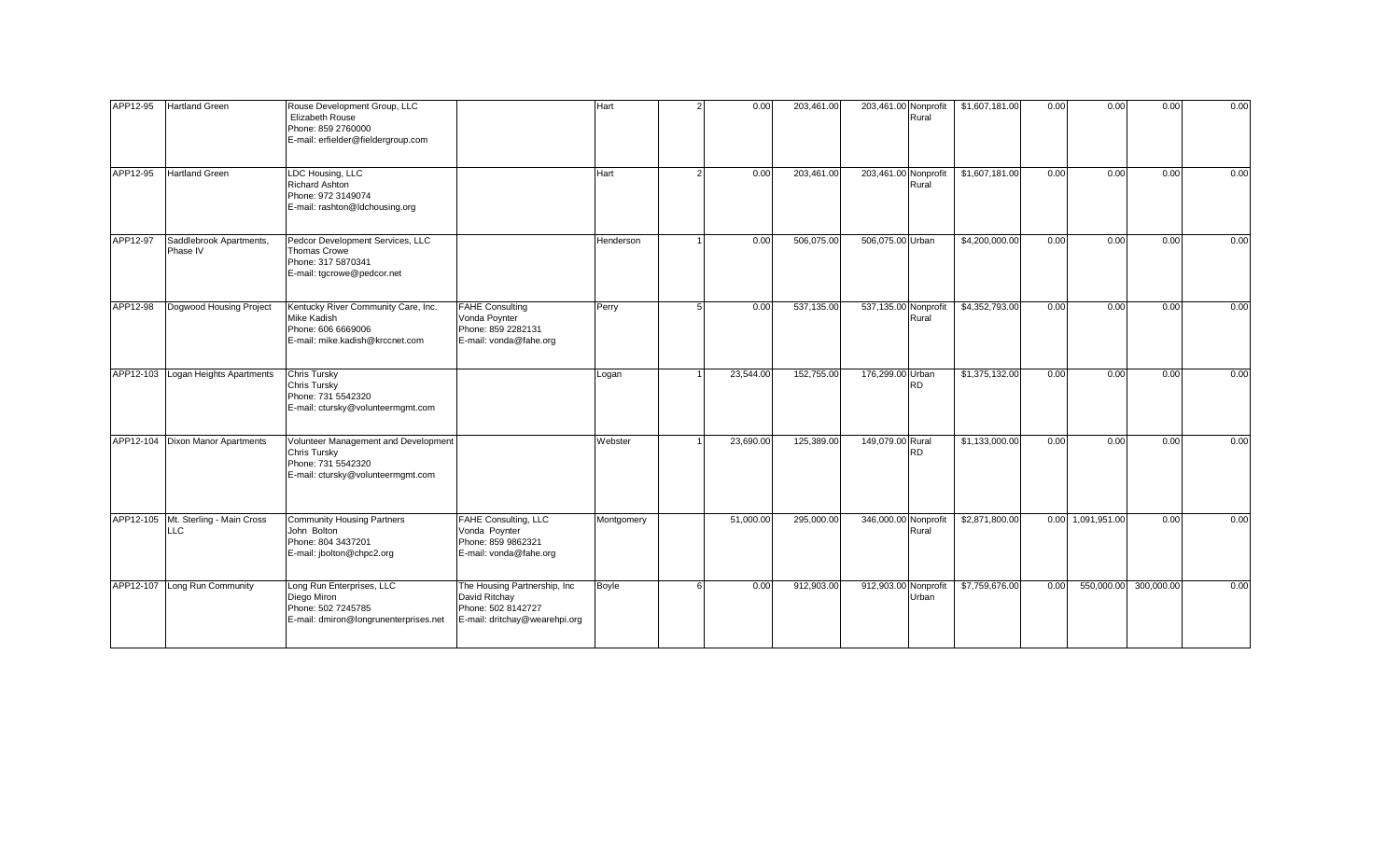| APP12-108 Corbin School Housing                           | <b>Integrated Services, LLC</b><br><b>Steve Kersey</b><br>Phone: 502 5830094<br>E-mail: kerseyandkersey.com             | The Housing Partnership, Inc<br>David Ritchay<br>Phone: 502 8142727<br>E-mail: dritchay@WeAreHPI.org                  | Knox      | 0.00      | 496,679.00 | 496,679.00 Nonprofit | Rural              | \$4,221,347.00 | 0.00 | 0.00       | 0.00       | 0.00 |
|-----------------------------------------------------------|-------------------------------------------------------------------------------------------------------------------------|-----------------------------------------------------------------------------------------------------------------------|-----------|-----------|------------|----------------------|--------------------|----------------|------|------------|------------|------|
| APP12-109 Distillery Commons                              | Integrated Services, LLC<br><b>Steve Kersey</b><br>Phone: 502 5830094<br>E-mail: kerseyandkersey.com                    | Housing Partnership, Inc.<br>David Ritchay<br>Phone: 502 8142727<br>E-mail: dritchay@WeAreHPI.org                     | Jefferson | 0.00      | 651,753.00 | 651,753.00 Urban     |                    | \$5,605,076.00 | 0.00 | 0.00       | 0.00       | 0.00 |
| APP12-111   Hopewell Apartments                           | National Housing Associates, Inc.<br>Wayne Koehler<br>Phone: 614 4032243<br>E-mail:<br>wayne.koehler@paradvisorsllc.com | Oracle Consulting Services, LLC Bourbon<br>Caryn Winter<br>Phone: 317 4086628<br>E-mail:<br>c.winter@oracledesign.net |           | 0.00      | 562,832.00 | 562,832.00 Nonprofit | Rural              | \$4,501,990.00 | 0.00 | 330,000.00 | 400,000.00 | 0.00 |
| APP12-113 Woodbourne House                                | New Directions Housing Corporation<br><b>Alfred Spotts</b><br>Phone: 502 7197114<br>E-mail: als@ndhc.org                |                                                                                                                       | Jefferson | 0.00      | 143,850.00 | 143,850.00 Nonprofit | Urban<br><b>RD</b> | \$1,122,000.00 | 0.00 | 0.00       | 0.00       | 0.00 |
| APP12-115 Highland Trace                                  | <b>PDC Companies</b><br>Elizabeth Small<br>Phone: 501 6669629<br>E-mail: elizabeth@pdccompanies.com                     |                                                                                                                       | Barren    | 0.00      | 582,321.00 | 582,321.00 Nonprofit | Rural              | \$4,599,873.00 | 0.00 | 130,000.00 | 0.00       | 0.00 |
| APP12-116 Reserves at Fern Valley                         | DF Development, LLC<br><b>Brandon Denton</b><br>Phone: 502 7671280<br>E-mail: bdenton@dfinvest.com                      | The Housing Partnership, Inc<br>David Ritchay<br>Phone: 502 8142727<br>E-mail: dritchay@WeAreHPI.org                  | Jefferson | 0.00      | 423,625.00 | 423,625.00 Urban     |                    | \$3,600,452.00 | 0.00 | 0.00       | 0.00       | 0.00 |
| APP12-117 McBrayer Manor Apartments South 12 Partners, LP | <b>Richard Myers</b><br>Phone: 606 6833100<br>E-mail: laurelmgmt@windstream.net                                         | South 12 Partners, LP<br><b>Richard Myers</b><br>Phone: 606 6833100<br>E-mail:<br>laurelmgmt@windstream.net           | Rowan     | 30,525.00 | 130,156.00 | 160,681.00 RD        |                    | \$1,207,440.00 | 0.00 | 0.00       | 0.00       | 0.00 |
| APP12-118 Hunter Terrace II                               | H. A. N. D. S.<br>Deborah Williams<br>Phone: 270 7964176<br>E-mail: d.williams@handsinc.net                             | Wabuck Development Company,<br>Inc.<br>Garry Watkins<br>Phone: 270 2595607<br>E-mail:<br>garry.watkins@wabuck.com     | Warren    | 0.00      | 462,302.00 | 462,302.00 Nonprofit | Urban              | \$4,160,718.00 | 0.00 | 148,982.00 | 0.00       | 0.00 |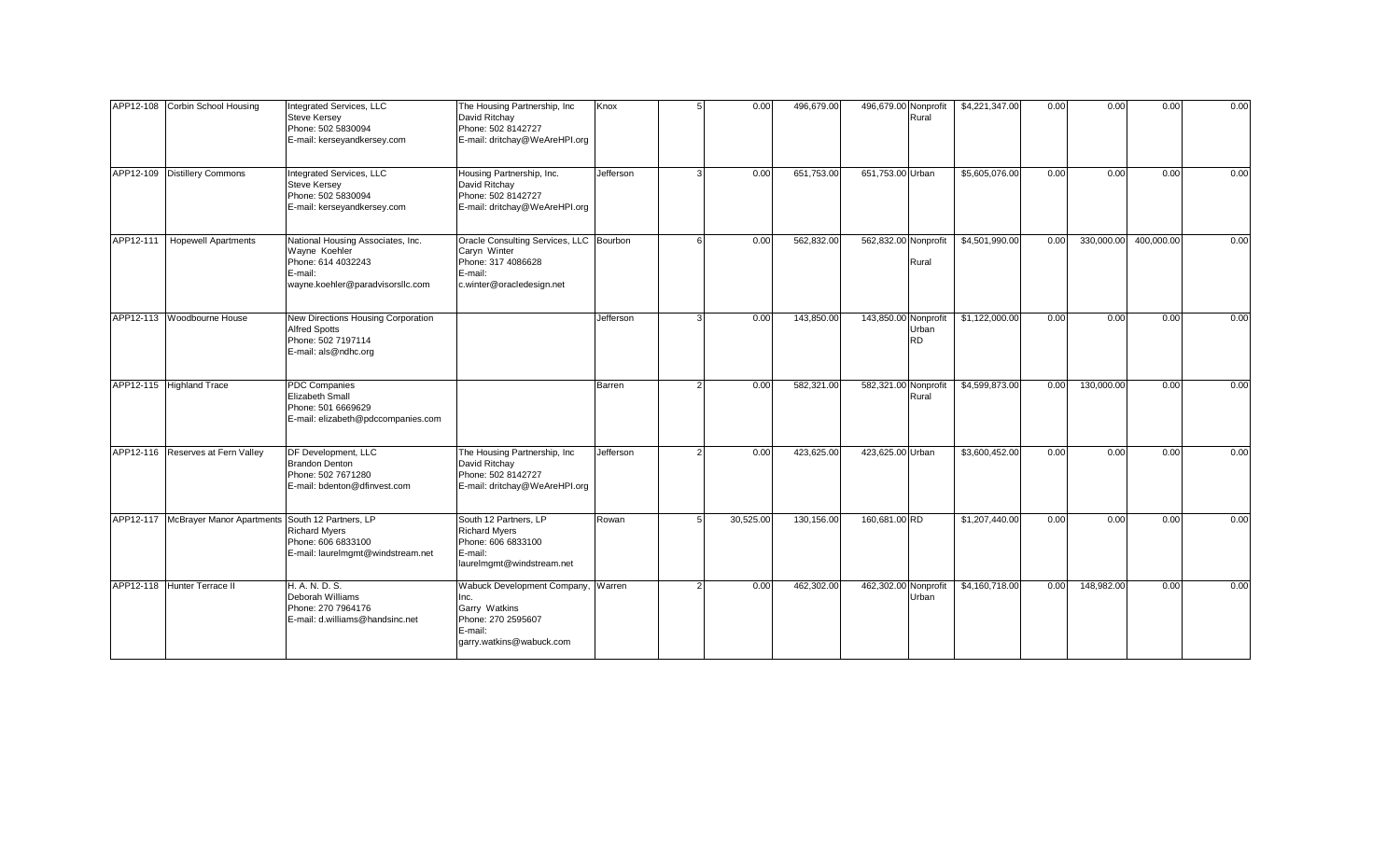|           | APP12-119 Cottages of Mechanicsville | Wabuck Development Company, Inc.<br>Garry Watkins<br>Phone: 270 2595607<br>E-mail: garry.watkins@wabuck.com                      |                                                                                                                             | Daviess  | 0.00      | 429,000.00 | 429,000.00 Nonprofit<br>Urban | \$3,861,000.00 | 0.00 | 0.00       | 0.00 | 0.00 |
|-----------|--------------------------------------|----------------------------------------------------------------------------------------------------------------------------------|-----------------------------------------------------------------------------------------------------------------------------|----------|-----------|------------|-------------------------------|----------------|------|------------|------|------|
|           | APP12-119 Cottages of Mechanicsville | Housing Assistance & Development<br><b>Services</b><br>Deborah Williams<br>Phone: 270 7964176<br>E-mail: d.williams@handsinc.net |                                                                                                                             | Daviess  | 0.00      | 429,000.00 | 429,000.00 Nonprofit<br>Urban | \$3,861,000.00 | 0.00 | 0.00       | 0.00 | 0.00 |
|           | APP12-120 Hillside Apartments        | Wabuck Development Company, Inc.<br>Garry Watkins<br>Phone: 270 2595607<br>E-mail: garry.watkins@wabuck.com                      |                                                                                                                             | Harrison | 11,680.00 | 414,180.00 | 425,860.00 Nonprofit<br>Rural | \$3,576,866.00 | 0.00 | 0.00       | 0.00 | 0.00 |
|           | APP12-120 Hillside Apartments        | Parkland Manor, Inc.<br>George Basham<br>Phone: 270 2595611<br>E-mail: gbasham@ldb-ky.com                                        |                                                                                                                             | Harrison | 11,680.00 | 414,180.00 | 425,860.00 Nonprofit<br>Rural | \$3,576,866.00 | 0.00 | 0.00       | 0.00 | 0.00 |
|           | APP12-121 Sunnydale Condominiums     | Parkland Manor, Inc.<br>George Basham<br>Phone: 270 2595611<br>E-mail: gbasham@ldb-ky.com                                        |                                                                                                                             | Warren   | 33,955.00 | 243,500.00 | 277,455.00 Nonprofit<br>Urban | \$2,441,604.00 | 0.00 | 520,446.00 | 0.00 | 0.00 |
|           | APP12-121 Sunnydale Condominiums     | Wabuck Development Company, Inc.<br>Garry Watkins<br>Phone: 270 2595607<br>E-mail: garry.watkins@wabuck.com                      |                                                                                                                             | Warren   | 33,955.00 | 243,500.00 | 277,455.00 Nonprofit<br>Urban | \$2,441,604.00 | 0.00 | 520,446.00 | 0.00 | 0.00 |
|           | APP12-123   Foster Senior Homes      | Housing Authority of Hopkinsville<br>Vickie Smiley<br>Phone: 270 8874275<br>E-mail: vsmiley@housingah.org                        | Wabuck Development Company, Christian<br>Inc.<br>Garry Watkins<br>Phone: 270 2595607<br>E-mail:<br>garry.watkins@wabuck.com |          | 0.00      | 603,343.00 | 603,343.00 Nonprofit<br>Urban | \$5,332,460.00 | 0.00 | 0.00       | 0.00 | 0.00 |
| APP12-124 | <b>Riverside Cottagess</b>           | Appalachian Foothills Housing Agency,<br>Inc.<br>Diane Blankenship<br>Phone: 606 8360911<br>E-mail: dblankenship@afha.net        | Wabuck Development Company, Greenup<br>Garry Watkins<br>Phone: 270 2595607<br>E-mail:<br>garry.watkins@wabuck.com           |          | 0.00      | 652,333.00 | 652,333.00 Nonprofit<br>Rural | \$5,870,997.00 | 0.00 | 0.00       | 0.00 | 0.00 |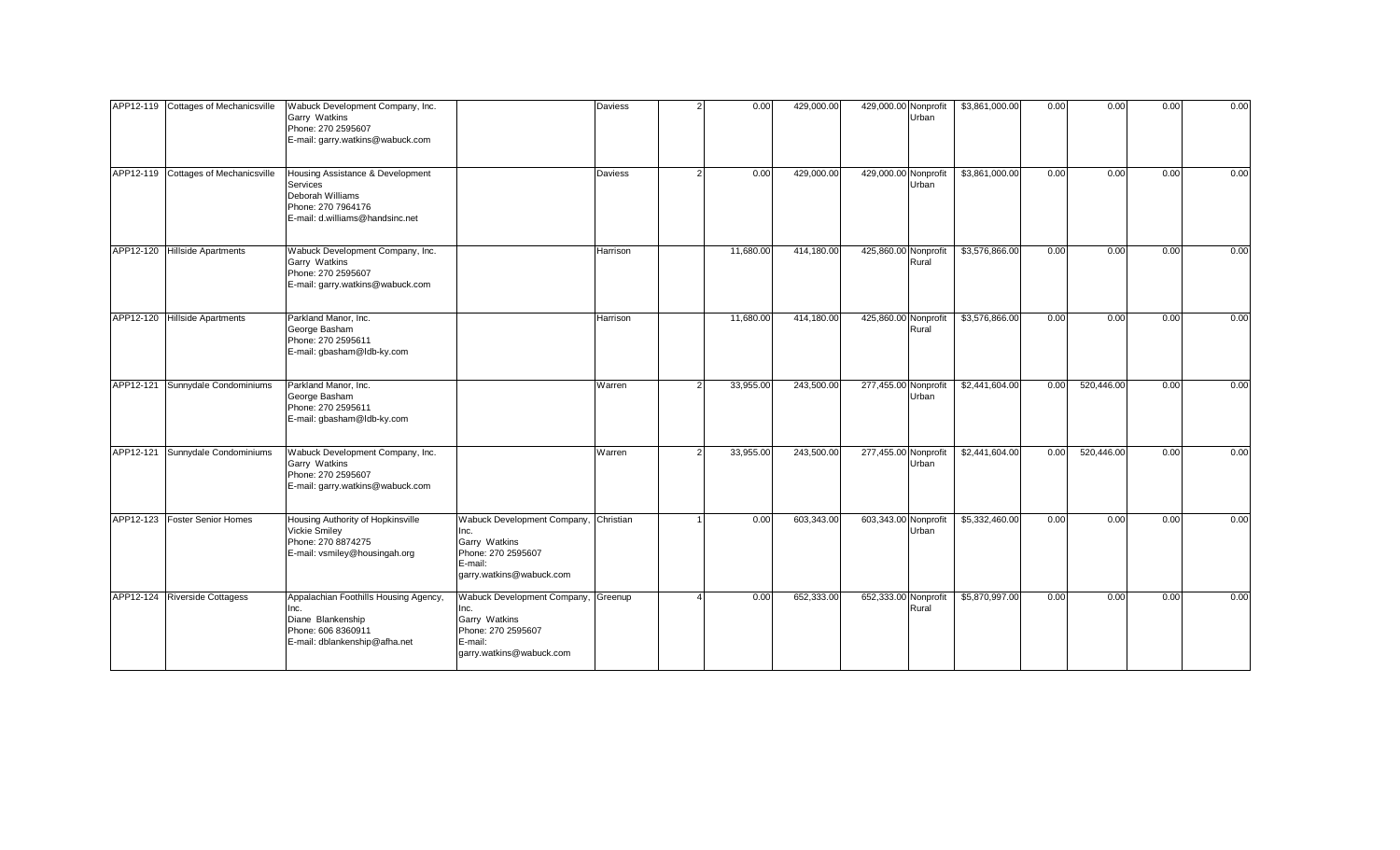|                         | APP12-125 Maplewood of Sacramento    | Wabuck Development Company, Inc.<br>Garry Watkins<br>Phone: 270 2595607<br>E-mail: garry.watkins@wabuck.com                                     |                                                                                                                          | McLean   | 13,300.00 | 83,865.00    | 97,165.00 RD         |                    | \$874,485.00                           | 0.00 | 0.00 | 0.00 | 0.00 |
|-------------------------|--------------------------------------|-------------------------------------------------------------------------------------------------------------------------------------------------|--------------------------------------------------------------------------------------------------------------------------|----------|-----------|--------------|----------------------|--------------------|----------------------------------------|------|------|------|------|
|                         | APP12-126 Noah Apartments            | Parkland Manor, Inc.<br>George Basham<br>Phone: 270 2595611<br>E-mail: gbasham@ldb-ky.com                                                       | Wabuck Development Company, Laurel<br>Inc.<br>Garry Watkins<br>Phone: 270 2595607<br>E-mail:<br>garry.watkins@wabuck.com |          | 0.00      | 545,454.00   | 545,454.00 Nonprofit | Rural              | \$4,633,300.00                         | 0.00 | 0.00 | 0.00 | 0.00 |
| APP12-127 Clifton Hills |                                      | Newport Millennium Housing Corporation SPREC Services<br>Tom Guidugli<br>Phone: 859 5812533<br>E-mail:<br>tguidugli@neighborhoodfoundations.com | Steve Percy<br>Phone: 859 4411224<br>E-mail: sprec@fuse.net                                                              | Campbell | 0.00      | 449,662.00   | 449,662.00           | Nonprofit<br>Urban | \$3,867,093.00                         | 0.00 | 0.00 | 0.00 | 0.00 |
|                         | APP12-129 Poplar Plains              | A. Myers Davis Development Company,<br>Inc.<br>Mark Davis<br>Phone: 859 2682823<br>E-mail: a.mark.davis@gmail.com                               |                                                                                                                          | Carter   | 37,497.00 | 296,882.00   | 334,379.00 Rural     | RD.                | \$2,842,214.00                         | 0.00 | 0.00 | 0.00 | 0.00 |
|                         | APP12-130 Wilderness Trail Manor     | Community Housing Concepts, Inc.<br>Jennifer Cloud<br>Phone: 303 2269121<br>E-mail:<br>jcloud@communityhousingconcepts.org                      | Stephanie Sweeney & Associates Bell<br><b>Stephanie Sweeney</b><br>Phone: 513 3791396<br>E-mail: stephsweeney@aol.com    |          | 75,000.00 | 1,175,000.00 |                      | Rural<br>RD.       | 1,250,000.00 Nonprofit \$10,748,925.00 | 0.00 | 0.00 | 0.00 | 0.00 |
|                         | APP12-132 Crestview Apartments       | Chris Tursky<br>Chris Tursky<br>Phone: 731 5542320<br>E-mail: ctursky@volunteermgmt.com                                                         |                                                                                                                          | Carlisle | 13,641.00 | 90,312.00    | 103,953.00 Rural     | RD                 | \$795,240.00                           | 0.00 | 0.00 | 0.00 | 0.00 |
|                         | APP12-133 Bedford Village Apartments | Wallick-Hendy Development Co., LLC<br>Phil Brown<br>Phone: 614 5525613<br>E-mail: pbrown@wallickcos.com                                         |                                                                                                                          | Trimble  | 36,000.00 | 441,277.00   | 477,277.00 Rural     |                    | \$4,148,159.00                         | 0.00 | 0.00 | 0.00 | 0.00 |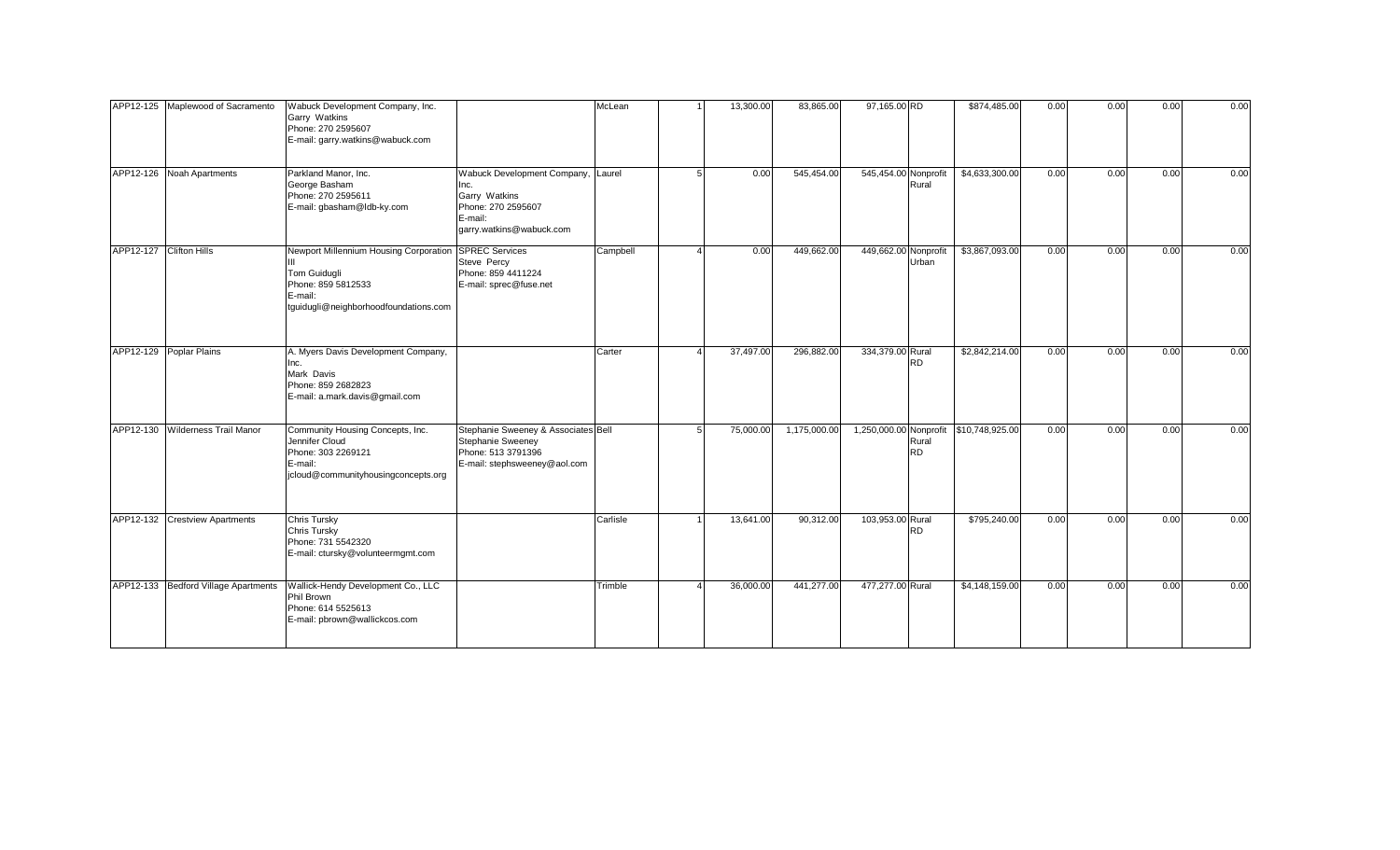| APP12-134 Kentucky Lake Village    | Millennia Housing Development, Ltd.<br>C Robertson<br>Phone: 216 5201250<br>E-mail: crobertson@mhmltd.com                  |                                                                                                                       | Marshall       | 0.00      | 733,000.00 | 733,000.00 Urban                     | \$6,193,850.00 | 0.00 | 0.00       | 0.00       | 0.00 |
|------------------------------------|----------------------------------------------------------------------------------------------------------------------------|-----------------------------------------------------------------------------------------------------------------------|----------------|-----------|------------|--------------------------------------|----------------|------|------------|------------|------|
| APP12-135 Salem Village Apartments | National Housing Associates, Inc.<br>Phone: 614 4032242<br>E-mail:<br>wayne.koehler@paradvisorsllc.com                     | Oracle Consulting Services, LLC Fayette<br>Caryn Winter<br>Phone: 317 4086628<br>E-mail:<br>c.winter@oracledesign.net |                | 26,700.00 | 490,400.00 | 517,100.00 Urban                     | \$4,446,615.00 | 0.00 | 0.00       | 250,000.00 | 0.00 |
| APP12-137 Beecher House Apartments | Oracle Consulting Services, LLC<br>Caryn Winter<br>Phone: 317 4086628<br>E-mail: c.winter@oracledesign.net                 |                                                                                                                       | Pulaski        | 31,240.00 | 767,260.00 | 798,500.00 Rural                     | \$6,866,413.00 | 0.00 | 0.00       | 0.00       | 0.00 |
| APP12-138 Menemsha Townhomes       | National Housing Associates, Inc.<br>R. Wayne Koehler<br>Phone: 614 4032242<br>E-mail:<br>wayne.koehler@PARadvisorsllc.com | Oracle Consulting Services, LLC   Mason<br>Caryn Winter<br>Phone: 317 4086628<br>E-mail:<br>c.winter@oracledesign.net |                | 0.00      | 585,000.00 | 585,000.00 Nonprofit<br>Rural        | \$5,030,497.00 | 0.00 | 0.00       | 0.00       | 0.00 |
| APP12-140 Glen Abbey Crossing      | The Woda Group, LLC<br><b>Tom Simons</b><br>Phone: 614 3963200<br>E-mail: tsimons@wodagroup.com                            |                                                                                                                       | <b>Hopkins</b> | 0.00      | 0.00       | 0.00 Nonprofit<br>Rural<br><b>RD</b> | \$2,021,531.00 | 0.00 | 220,118.00 | 0.00       | 0.00 |
| APP12-142 Harrodsburg Place        | Buckeye Community Hope Foundation<br>Roy Lowenstein<br>Phone: 614 9422010<br>E-mail: rlowenstein@buckeyehope.org           |                                                                                                                       | Mercer         | 0.00      | 494,098.00 | 494,098.00 Nonprofit<br>Rural        | \$0.00         | 0.00 | 0.00       | 0.00       | 0.00 |
| APP12-143 Eagle Ridge              | Foundation for Affordable Housing, Inc.<br>Drew Fitch<br>Phone: 207 4678230<br>E-mail: drew@atlanticdev.net                |                                                                                                                       | Kenton         | 0.00      | 573,510.00 | 573,510.00 Nonprofit<br>Urban        | \$4,874,833.00 | 0.00 | 0.00       | 0.00       | 0.00 |
| APP12-144 Stokely Hill Apartments  | AU Associates, Inc.<br>Johan Graham<br>Phone: 859 2332009<br>E-mail: johan@auassociates.com                                |                                                                                                                       | Harrison       | 0.00      | 531,149.00 | 531,149.00 Rural                     | \$4,354,986.00 | 0.00 | 386,834.00 | 0.00       | 0.00 |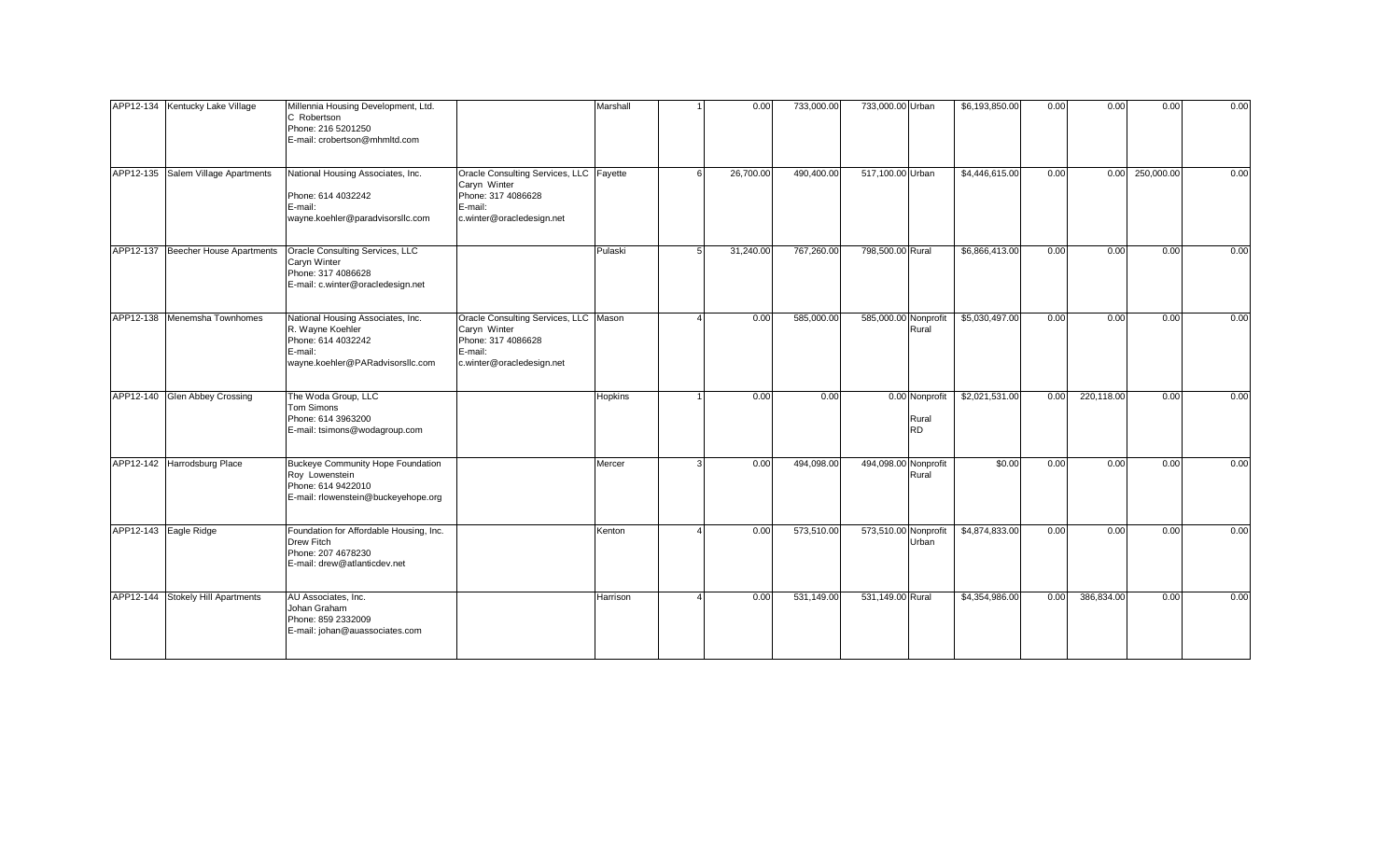|           | APP12-145 Cypress Point                         | Winterwood, Inc.<br>Phone: 859 2765388<br>E-mail: blloyd@winterwoodonline.com                                | AU Associates, Inc.<br>Johan Graham<br>Phone: 859 2332009<br>E-mail: johan@auassociates.com                              | Mercer         | 39,868.00 | 277,846.00   | 317,714.00 Urban<br><b>RD</b> | \$2,849,611.00  | 0.00 | 0.00       | 0.00 | 0.00       |
|-----------|-------------------------------------------------|--------------------------------------------------------------------------------------------------------------|--------------------------------------------------------------------------------------------------------------------------|----------------|-----------|--------------|-------------------------------|-----------------|------|------------|------|------------|
|           | APP12-146 Sunset Village Apartments<br>2012 LTD | Miller Enterprises, LLC<br>Lee Miller<br>Phone: 502 9555330<br>E-mail: Ihmiller@gmail.com                    | Stephanie Sweeney & Associates Bullitt<br><b>Stephanie Sweeney</b><br>Phone: 513 3791396<br>E-mail: stephsweeney@aol.com |                | 29,620.00 | 130,119.00   | 159,739.00 Urban<br><b>RD</b> | \$1,229,868.00  | 0.00 | 100,000.00 | 0.00 | 0.00       |
|           | APP12-148 Center Village Apartments             | <b>Chris Tursky</b><br>Chris Tursky<br>Phone: 731 5542320<br>E-mail: ctursky@volunteermgmt.com               |                                                                                                                          | Ballard        | 19,578.00 | 117,608.00   | 137,186.00 Rural<br><b>RD</b> | \$1,083,769.00  | 0.00 | 0.00       | 0.00 | 0.00       |
|           | APP12-149 Liberty Manor Apartments              | <b>Chris Tursky</b><br>Chris Tursky<br>Phone: 731 5542320<br>E-mail: ctursky@volunteermgmt.com               |                                                                                                                          | <b>Ballard</b> | 13,194.00 | 87,142.00    | 100,336.00 Rural<br><b>RD</b> | \$782,620.00    | 0.00 | 0.00       | 0.00 | 0.00       |
|           | APP12-150 Jenkins High School<br>Apartments     | AU Associates, Inc.<br>Johan Graham<br>Phone: 859 2332009<br>E-mail: johan@auassociates.com                  |                                                                                                                          | Letcher        | 0.00      | 486,509.00   | 486,509.00<br>Rural           | \$3,940,332.00  | 0.00 | 369,255.00 | 0.00 | 0.00       |
|           | APP12-153 Arcadia Apartments                    | Clark Development Group Inc<br><b>Todd Clark</b><br>Phone: 502 7363110<br>E-mail: tmclark@clark-e.com        | The Healing Place<br>Greg Givan<br>Phone: 502 5854848<br>E-mail:<br>greg@thehealingplace.org                             | Jefferson      | 0.00      | 1,250,000.00 | 1,250,000.00<br>Urban         | \$13,470,000.00 | 0.00 | 0.00       | 0.00 | 0.00       |
| APP12-157 | Trinity Neighborhood C                          | Trinity Development Company<br>Tonii Rizzo<br>Phone: 502 4512235<br>E-mail: trizzo@abelconstruct.com         | <b>Schiess Consulting, LLC</b><br><b>Crystal Schiess</b><br>Phone: 502 7495660<br>E-mail: schiess2000@yahoo.com          | Jefferson      | 0.00      | 441,748.00   | 441,748.00 Nonprofit<br>Urban | \$3,621,971.00  | 0.00 | 0.00       | 0.00 | 0.00       |
|           | APP12-159 Green Ridge Senior<br>Apartments      | Green Ridge Senior Apartments, LLC<br>Linda Estes<br>Phone: 270 4324863<br>E-mail: dl.associates@hotmail.com |                                                                                                                          | Russell        | 0.00      | 0.00         | 0.00                          | \$0.00          | 0.00 | 710,000.00 | 0.00 | 260,000.00 |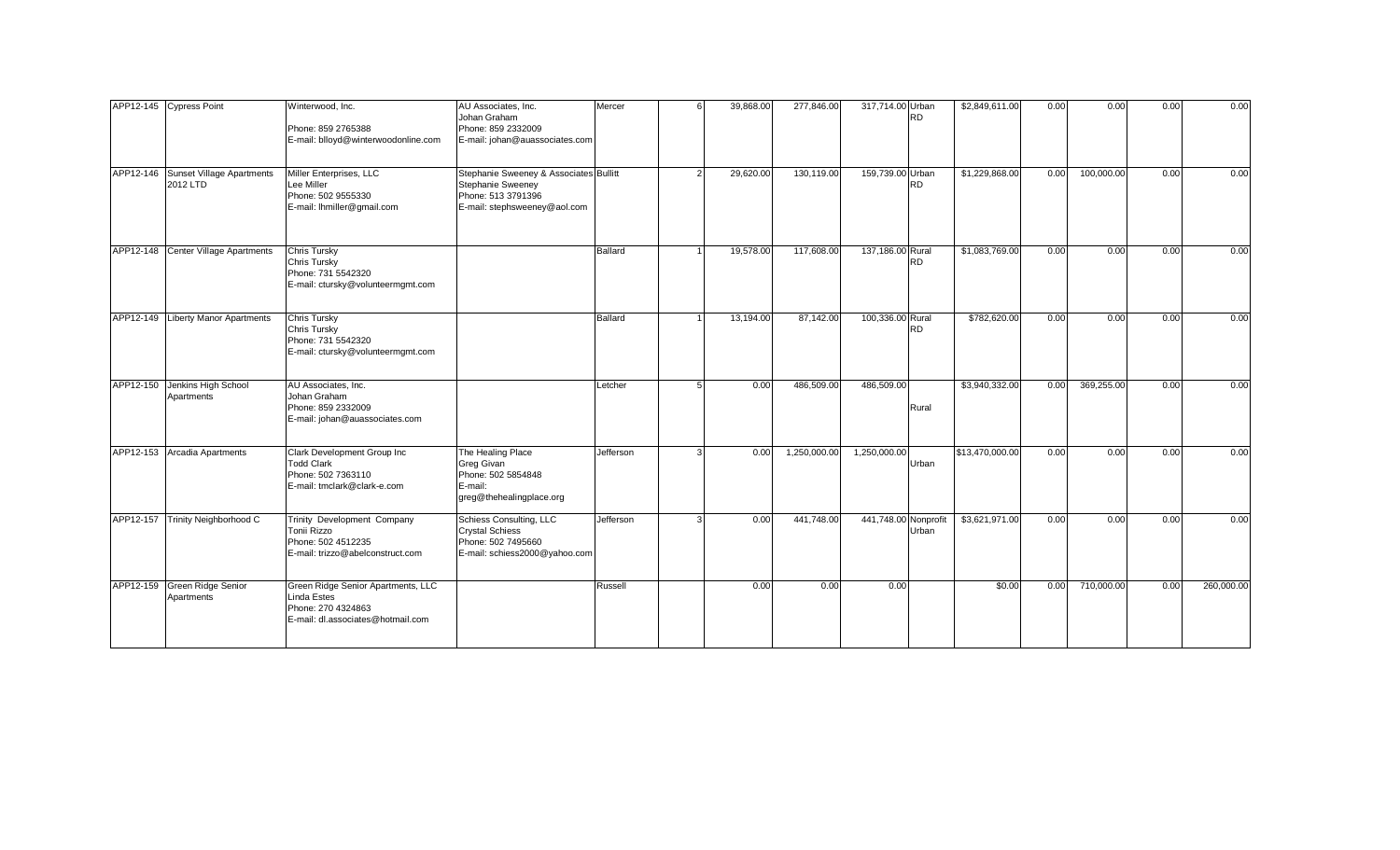|           | APP12-160 York Towers                                | Housing Services Alliance, Inc.<br>Lucinda "Bambi" Baughn<br>Phone: 740 3357282<br>E-mail:<br>housingservicesalliance@gmail.com | Marian Development Group, LLC Jefferson<br>Jacob Brown<br>Phone: 502 2978130<br>E-mail: jlb@mariandevgroup.com         |              | 0.00      | 1,020,000.00 | 1,020,000.00 Nonprofit<br>Urban                             | \$9,172,514.00 | 0.00 | 0.00       | 0.00       | 0.00 |
|-----------|------------------------------------------------------|---------------------------------------------------------------------------------------------------------------------------------|------------------------------------------------------------------------------------------------------------------------|--------------|-----------|--------------|-------------------------------------------------------------|----------------|------|------------|------------|------|
| APP12-161 | West Louisville Scholar<br>House                     | Marian Development Group, LLC<br>Jacob Brown<br>Phone: 502 2978130<br>E-mail: jlb@mariandevgroup.com                            |                                                                                                                        | Jefferson    | 0.00      | 935,477.00   | 935,477.00 Nonprofit<br>Urban                               | \$8,106,859.00 | 0.00 | 0.00       | 0.00       | 0.00 |
|           | APP12-162 Pikeville Scholar House                    | Marian Development Group, LLC<br>Jacob Brown<br>Phone: 502 2978130<br>E-mail: jlb@mariandevgroup.com                            |                                                                                                                        | Pike         | 0.00      | 1,056,413.00 | 1,056,413.00 Nonprofit<br>Rural<br><b>State</b><br>Priority | \$9,507,717.00 | 0.00 | 550,000.00 | 300,000.00 | 0.00 |
|           | APP12-164 Legacy Community<br>Development Group, LLC | Legacy Community Development Group,<br>LL C.<br>Renee Dixon<br>Phone: 502 3819160<br>E-mail: lcdg3670@gmail.com                 | Land Development Services, Inc. Jefferson<br><b>Clifford Turner</b><br>Phone: 502 7748909<br>E-mail: chturner1@usa.net |              | 0.00      | 917,136.00   | 917,136.00 Nonprofit<br>Urban                               | \$8,778,490.00 | 0.00 | 0.00       | 0.00       | 0.00 |
|           | APP12-165 Belmont Place                              | Winterwood, Inc.<br>Bryan Lloyd<br>Phone: 859 2765388<br>E-mail: blloyd@winterwoodonline.com                                    | AU Associates, Inc.<br>Johan Graham<br>Phone: 859 2332009<br>E-mail: johan@auassociates.com                            | Harrison     | 24,089.00 | 168,780.00   | 192,869.00 Rural<br><b>RD</b>                               | \$1,639,224.00 | 0.00 | 170,000.00 | 0.00       | 0.00 |
|           | APP12-166 Orchard Manor                              | LDC Housing, LLC<br><b>Richard Ashton</b><br>Phone: 214 5633273<br>E-mail: rashton@ldchousing.org                               |                                                                                                                        | Breckinridge | 0.00      | 102,601.00   | 102,601.00 Nonprofit<br>Rural                               | \$861,762.00   | 0.00 | 0.00       | 0.00       | 0.00 |
|           | APP12-166 Orchard Manor                              | Leadership Development Council, Inc<br><b>Richard Ashton</b><br>Phone: 972 3149074<br>E-mail: rashton@ldchousing.org            |                                                                                                                        | Breckinridge | 0.00      | 102,601.00   | 102,601.00 Nonprofit<br>Rural                               | \$861,762.00   | 0.00 | 0.00       | 0.00       | 0.00 |
|           | APP12-166 Orchard Manor                              | Rouse Development Group, LLC<br>Elizabeth Rouse<br>Phone: 859 2760000<br>E-mail: erfielder@fieldergroup.com                     |                                                                                                                        | Breckinridge | 0.00      | 102,601.00   | 102,601.00 Nonprofit<br>Rural                               | \$861,762.00   | 0.00 | 0.00       | 0.00       | 0.00 |